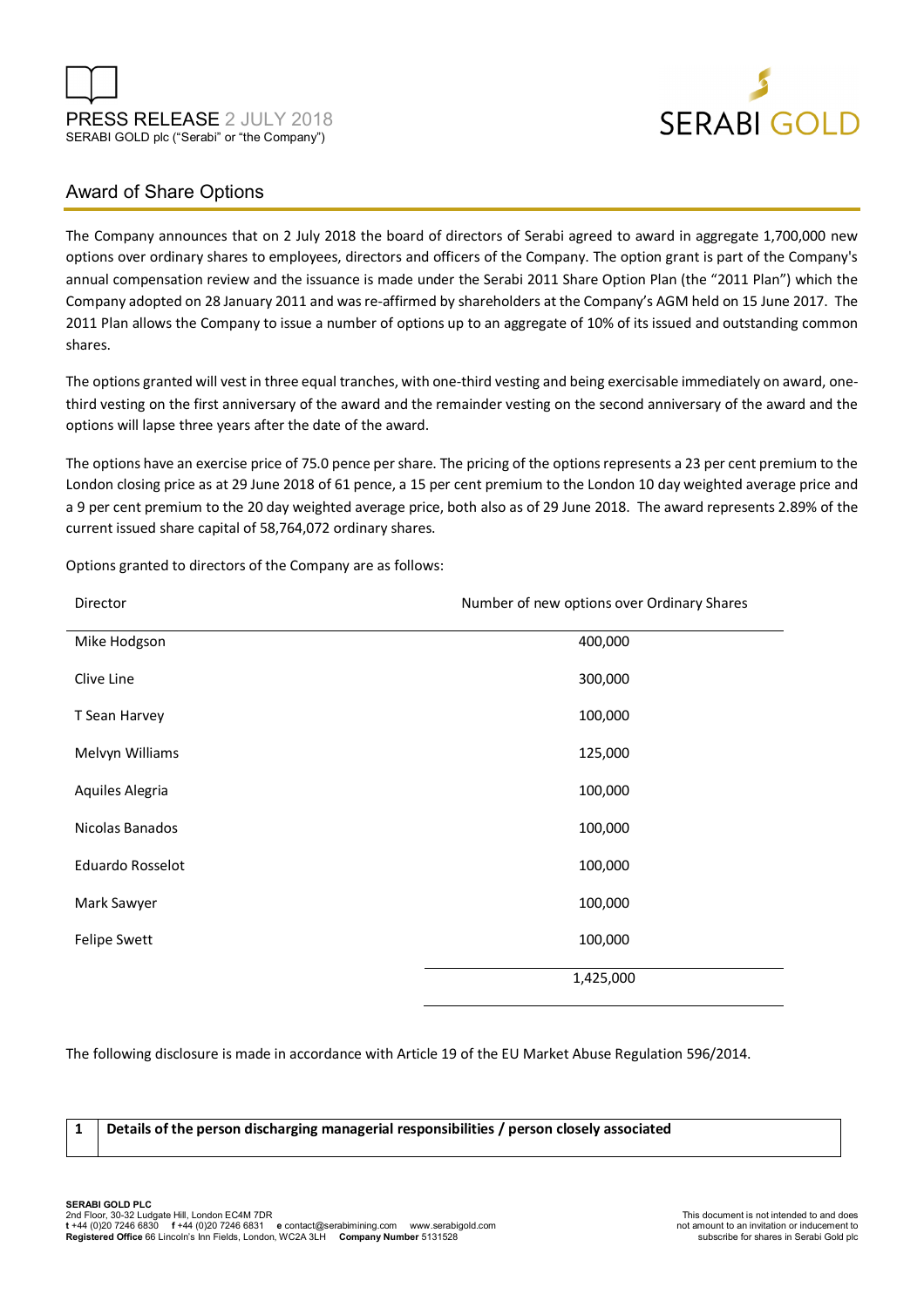# PRESS RELEASE 2 JULY 2018 SERABI GOLD plc ("Serabi" or "the Company")



| a)                      | Name                                                                                                          | 1. Mike Hodgson             |
|-------------------------|---------------------------------------------------------------------------------------------------------------|-----------------------------|
|                         |                                                                                                               | 2. Clive Line               |
|                         |                                                                                                               | 3. Terence Sean Harvey      |
|                         |                                                                                                               | 4. Melvyn Williams          |
|                         |                                                                                                               | 5. Aquiles Alegria          |
|                         |                                                                                                               | 6. Nicolas Banados          |
|                         |                                                                                                               | 7. Eduardo Rosselot         |
|                         |                                                                                                               | 8. Mark Sawyer              |
|                         |                                                                                                               | 9. Felipe Swett             |
| $\overline{\mathbf{2}}$ | Reason for the notification                                                                                   |                             |
|                         |                                                                                                               |                             |
| a)                      | Position/status                                                                                               | 1. Chief Executive Officer  |
|                         |                                                                                                               | 2. Finance Director         |
|                         |                                                                                                               | 3. Non-Executive Director   |
|                         |                                                                                                               | 4. Non-Executive Director   |
|                         |                                                                                                               | 5. Non-Executive Director   |
|                         |                                                                                                               | 6. Non-Executive Director   |
|                         |                                                                                                               | 7. Non-Executive Director   |
|                         |                                                                                                               | 8. Non-Executive Director   |
|                         |                                                                                                               | 9. Non-Executive Director   |
| b)                      | Initial notification / Amendment                                                                              | <b>Initial Notification</b> |
|                         |                                                                                                               |                             |
|                         |                                                                                                               |                             |
| $\mathbf{3}$            | Details of the issuer, emission allowance market participant, auction platform, auctioneer or auction monitor |                             |
|                         |                                                                                                               |                             |
| a)                      | Name                                                                                                          | Serabi Gold plc             |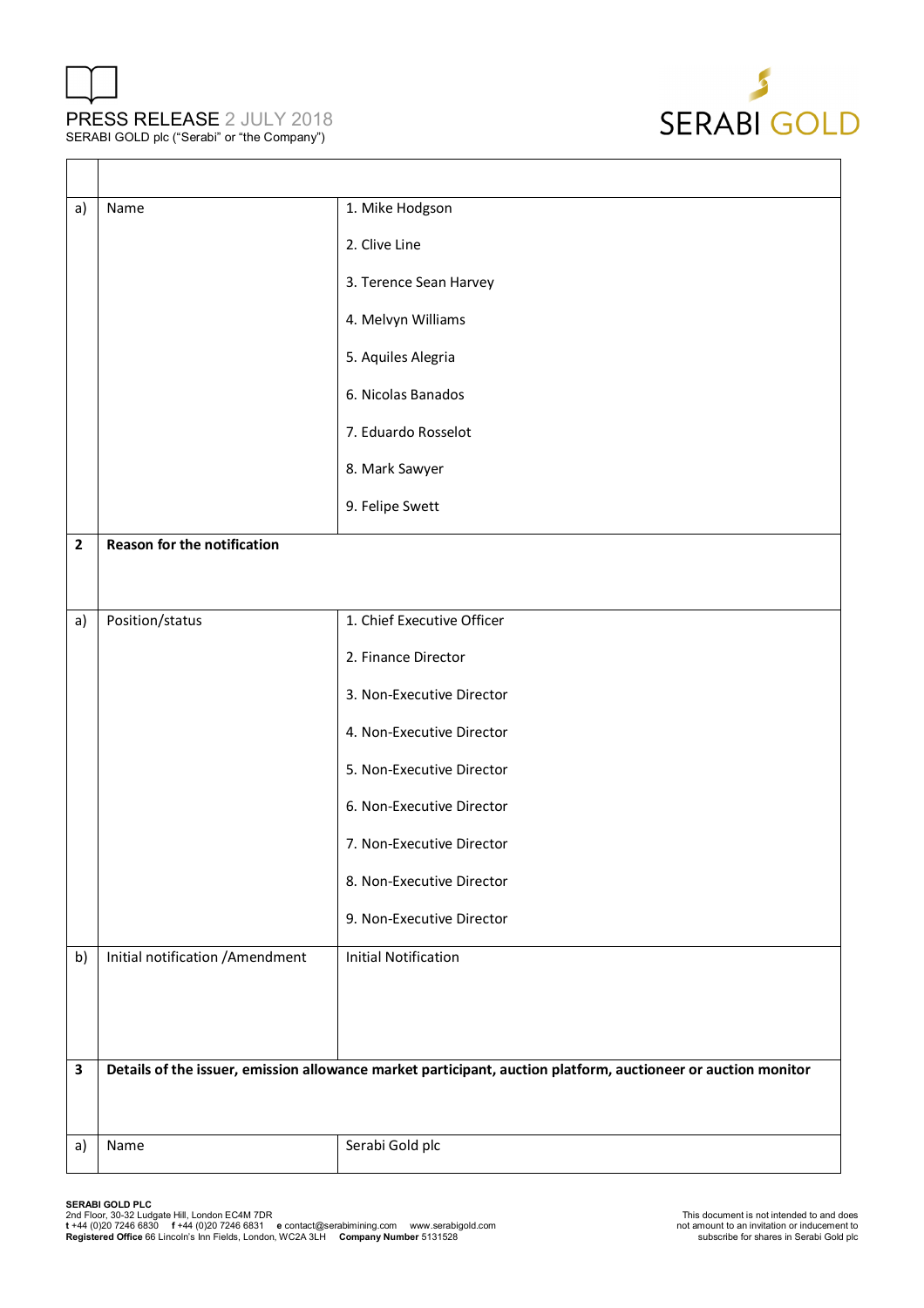





| b) | LEI                                                                                                                                                                                                  | 213800LTYC1HF9RTUE37                  |                                                              |           |
|----|------------------------------------------------------------------------------------------------------------------------------------------------------------------------------------------------------|---------------------------------------|--------------------------------------------------------------|-----------|
| 4  | Details of the transaction(s): section to be repeated for (i) each type of instrument; (ii) each type of transaction;<br>(iii) each date; and (iv) each place where transactions have been conducted |                                       |                                                              |           |
|    |                                                                                                                                                                                                      |                                       |                                                              |           |
| a) | Description<br>of<br>financial<br>the<br>instrument, type of instrument                                                                                                                              |                                       | Options over Ordinary Shares of 10p each ("Ordinary Shares") |           |
|    | <b>Identification code</b>                                                                                                                                                                           | GB00BG5NDX91                          |                                                              |           |
| b) | Nature of the transaction                                                                                                                                                                            | Issue of Options over Ordinary Shares |                                                              |           |
|    |                                                                                                                                                                                                      |                                       |                                                              |           |
| c) | Price(s) and volume(s)                                                                                                                                                                               | Director                              | Price payable on exercise<br>of option                       | Volume(s) |
|    |                                                                                                                                                                                                      | Mike Hodgson                          | £0.7500                                                      | 400,000   |
|    |                                                                                                                                                                                                      | Clive Line                            | £0.7500                                                      | 300,000   |
|    |                                                                                                                                                                                                      | T Sean Harvey                         | £0.7500                                                      | 100,000   |
|    |                                                                                                                                                                                                      | Melvyn Williams                       | £0.7500                                                      | 125,000   |
|    |                                                                                                                                                                                                      | Aquiles Alegria                       | £0.7500                                                      | 100,000   |
|    |                                                                                                                                                                                                      | Nicolas Banados                       | £0.7500                                                      | 100,000   |
|    |                                                                                                                                                                                                      | <b>Eduardo Rosselot</b>               | £0.7500                                                      | 100,000   |
|    |                                                                                                                                                                                                      | Mark Sawyer                           | £0.7500                                                      | 100,000   |
|    |                                                                                                                                                                                                      | Felipe Swett                          | £0.7500                                                      | 100,000   |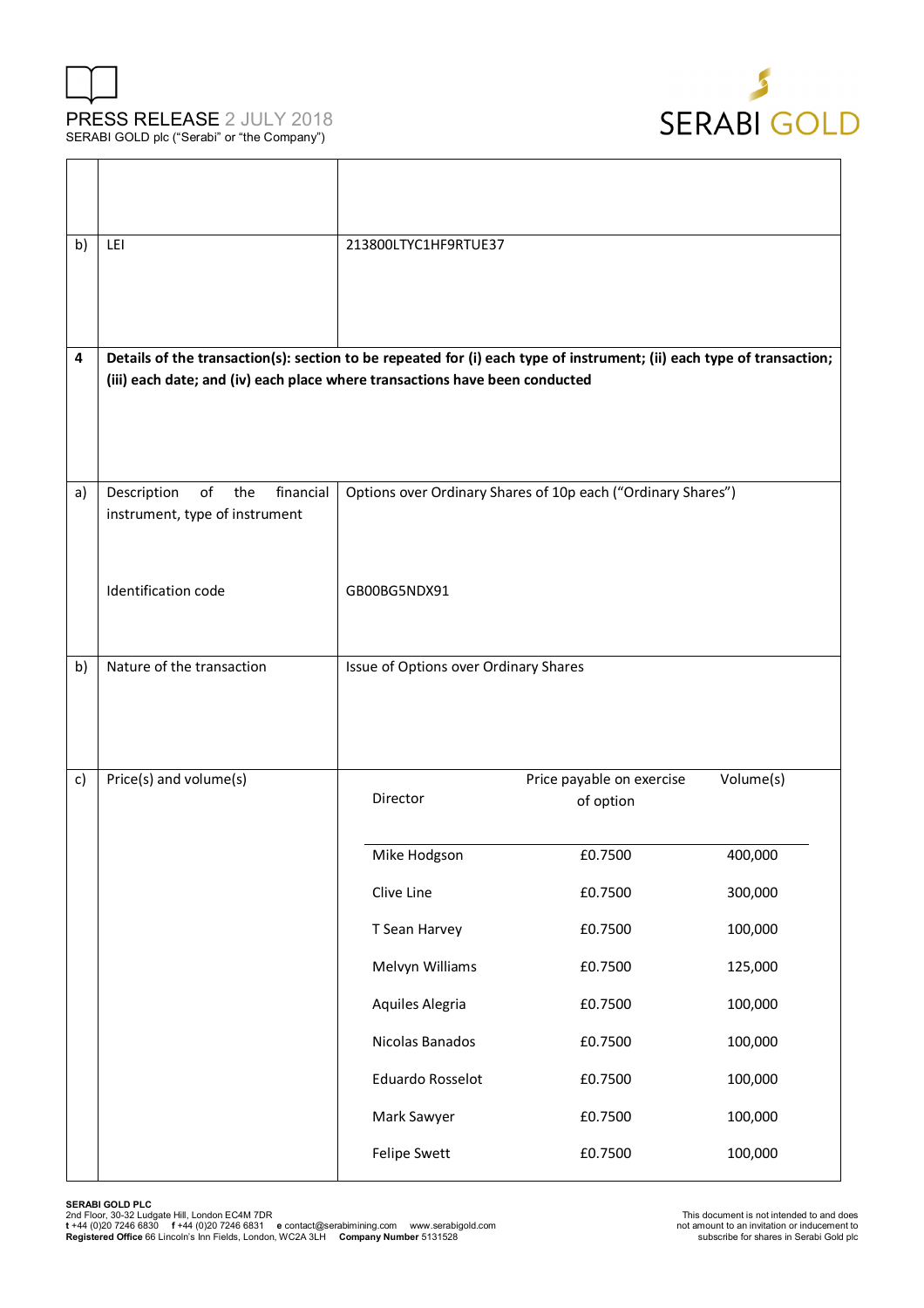



| d) | Aggregated information   |                                                                                                              |
|----|--------------------------|--------------------------------------------------------------------------------------------------------------|
|    | - Aggregated volume      | 1,425,000 options over Ordinary Shares                                                                       |
|    | - Price                  | Price payable on exercise of option - UK£0.7500                                                              |
|    |                          | 1/3 exercisable immediately on award;                                                                        |
|    |                          | 1/3 vesting on the first anniversary of the award; and 1/3 vesting on the<br>second anniversary of the award |
| e) | Date of the transaction  | 2 July 2018                                                                                                  |
| f) | Place of the transaction | Outside a trading venue                                                                                      |

#### **Enquiries**

## **SERABI GOLD plc**

**Michael Hodgson t** +44 (0)20 7246 6830<br>Chief Executive **m** +44 (0)7799 473621

**Clive Line** t +44 (0)20 7246 6830<br>Finance Director **m** +44 (0)7710 151692 m +44 (0)7710 151692

**e** contact@serabigold.com

www.serabigold.com

m +44 (0)7799 473621

#### **BEAUMONT CORNISH Limited**

**Nominated Adviser & Financial Adviser**<br>Roland Cornish t +44 (0)20 Roland Cornish **t** +44 (0)20 7628 3396 Michael Cornish **t** +44 (0)20 7628 3396

#### **PEEL HUNT LLP**

**UK Broker**

Ross Allister **t** +44 (0)20 7418 9000 James Bavister **t** +44 (0)20 7418 9000

#### **Blytheweigh**

**UK Public Relations** 

Tim Blyth **t** +44 (0)20 7138 3204 Camilla Horsfall **t** +44 (0)20 7138 3224

Copies of this release are available from the Company's website at **www.serabigold.com**